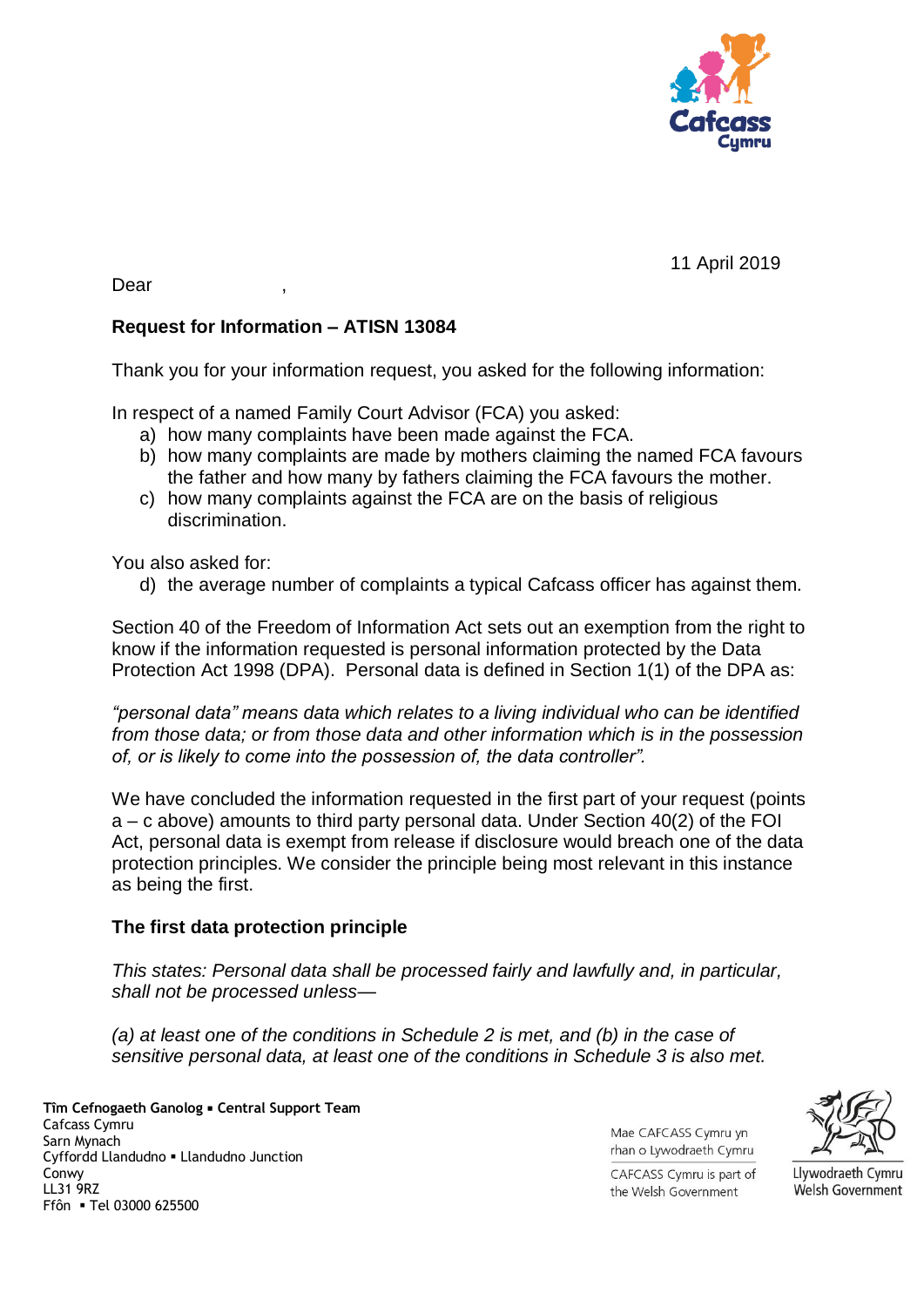Guidance from the Information Commissioner's Office (Personal information (section 40 and regulation 13) v 1.3) states (at p11):

*The starting point is to consider whether it would be fair to the data subject to disclose their personal data. The key considerations in assessing this are set out in the section on Fairness below. If disclosure would not be fair, then the information is exempt from disclosure.* 

This approach was endorsed by the Court of Appeal in the case of Deborah Clark v the Information Commissioner and East Hertfordshire District Council where it was held:

"*The first data protection principle entails a consideration of whether it would be fair to disclose the personal data in all the circumstances. The Commissioner determined that it would not be fair to disclose the requested information and thus the first data protection principle would be breached. There was no need in the present case therefore to consider whether any other Schedule 2 condition or conditions could be met because even if such conditions could be established, it would still not be possible to disclose the personal data without breaching the DPA*.

Further, the second data protection principle states:

*Personal data shall be obtained only for one or more specified and lawful purposes, and shall not be further processed in any manner incompatible with that purpose or those purposes.*

Whilst we may hold details of complaints involving the person named in your request, there would be no reasonable expectation this information would be put into the public domain. Thus, we believe release of this information would be both unfair so as to breach the first data protection principle, and also that the publishing of this information in the public domain would be incompatible with the purpose for which the data was originally obtained.

For these reasons, the information is being withheld under section 40(2) of the Freedom of Information Act. This is an absolute exemption and not subject to the public interest tests.

With regard to the second part of the request concerning the number of complaints received. I provide a link below to the Cafcass Cymru Annual Report 2017-2018, information on complaints can be found at page 13 and Cafcass Cymru staffing numbers are detailed on page 10.

[https://gov.wales/sites/default/files/publications/2018-09/Cafcass-cymru-annual](https://gov.wales/sites/default/files/publications/2018-09/Cafcass-cymru-annual-report-2017-2018.pdf)[report-2017-2018.pdf](https://gov.wales/sites/default/files/publications/2018-09/Cafcass-cymru-annual-report-2017-2018.pdf)

**Tîm Cefnogaeth Ganolog Central Support Team**  Cafcass Cymru Sarn Mynach Cyffordd Llandudno Llandudno Junction Conwy LL31 9RZ Ffôn Tel 03000 625500

Mae CAFCASS Cymru yn rhan o Lywodraeth Cymru



CAFCASS Cymru is part of the Welsh Government

Llywodraeth Cymru Welsh Government